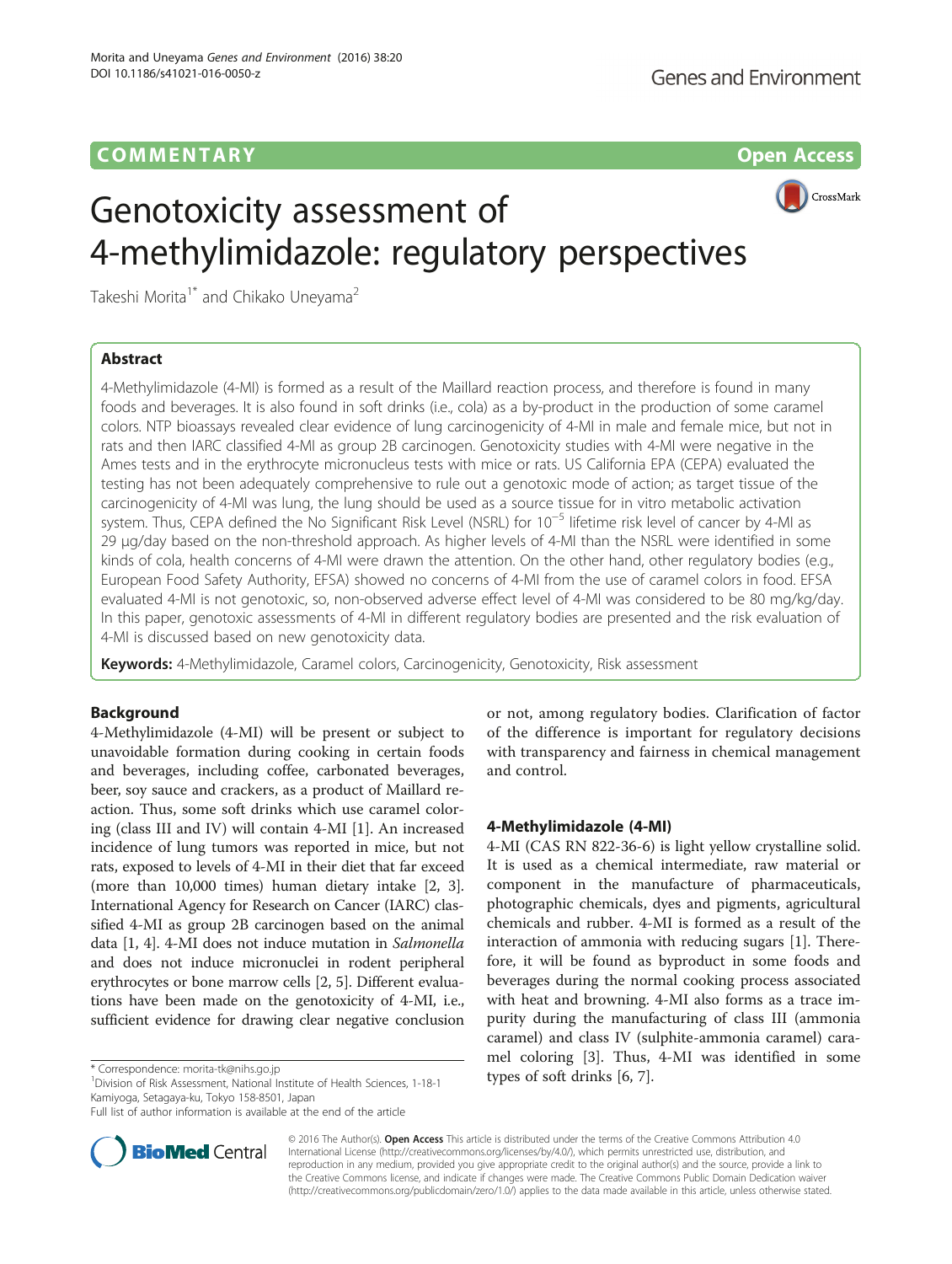## <span id="page-1-0"></span>Carcinogenicity of 4-MI

In 2007, US National Toxicology Program (NTP) issued a report of results from toxicology and carcinogenesis studies of 4-MI in rats and mice [\[2](#page-3-0)]. A 2-year study in rats was inconclusive regarding carcinogenicity, but a 2-year mouse study showed an increased incidence of certain lung tumors (alveolar/bronchiolar neoplasms). Based on the NTP bioassay data and other relevant data, IARC assigned 4-MI as possibly carcinogenic to humans (group 2B) [\[1\]](#page-3-0).

## Genotoxicity of 4-MI

Genotoxicity data on 4-MI is summarized in Table 1. 4- MI was negative in bacterial reverse mutation assay with Salmonella typhimurium TA97, TA98, TA100, TA1535, TA1537 or TA1538 up to 10,000 μg/plate in the presence or absence of S9 from rat or hamster liver, or Escherichia coli WP2 uvrA. 4-MI did not induce micronucleated erythrocytes in male or female mice treated by feeding up to 10,000 ppm (3200 or 1900 mg/kg/day, respectively) for 92 days in the peripheral blood micronucleus test. 4-MI was also evaluated in bone marrow micronucleus test in male rats or mice treated by intraperitoneal injection (three times once a day) up to 100 or 200 mg/kg, respectively. No increase in micronuclei was observed in the rats and mice (Table 1) [\[1, 5](#page-3-0)].

# Regulatory perspectives of genotoxic concern of 4-MI

# **NTP**

It is unlikely that an alkylating intermediate is involved in mouse lung carcinogenesis in view of the genotoxicity study findings that 4-MI is not mutagenic in S. typhimurium and does not induce micronuclei in mouse peripheral blood erythrocytes or rat and mouse bone marrow cells. The mechanism of action of 4-MI in mouse lung tumorigenesis is not clear [\[8](#page-3-0)].

## IARC

4-MI induced neither mutations nor chromosomal aberrations in vitro or in vivo. The mechanism of action of 4-MI in mouse lung tumorigenesis is not clear [[1](#page-3-0)].

### California Environmental Protection Agency (CEPA)

No Significant Risk Level (NSRL) for 4-MI has been calculated to be 29 μg/day under the regulation of Proposition 65. Proposition 65 (the Safe Drinking Water and Toxic Enforcement Act of 1986) is a California law which intends to protect California citizens and the State's drinking water sources from chemicals known to cause cancer, birth defects or other reproductive harm, and to inform citizens about exposures to such chemicals [\[9\]](#page-3-0). The NSRL is defined as the daily intake level posing a 10−<sup>5</sup> lifetime risk of cancer. Neither the mechanism(s) nor mode(s) of action of carcinogenicity of 4-MI is known. Though the available literature has provided little evidence for the genotoxicity of 4-MI, the testing has not been adequately comprehensive to rule out a genotoxic mode of action (MOA), particularly in the lung. Since the lung is a primary target tissue in mice, it may be more appropriate to use a metabolic activation system derived from pulmonary tissue. In addition, the implications of the negative results in bone marrow and peripheral blood erythrocytes are unclear. There is not sufficient evidence to justify departing from the default assumption. Thus, CEPA has adopted in its assessment that the carcinogenic effect of 4-MI is not a threshold mechanism [[5\]](#page-3-0).

## European Food Safety Authority (EFSA)

EFSA considered that the carcinogenic effect of 4-MI seen in mice in this study was thresholded, based on the lack of genotoxicity of 4-MI, also noting that alveolar/ bronchiolar neoplasms occur spontaneously at high incidence in B6C3F1 mice. EFSA concluded therefore that the intermediate dose of 625 mg 4-MI/kg diet, equivalent to 80 mg 4-MI/kg bw/day could be considered to be

Table 1 Genotoxicity data on 4-methylimidazole

| Test                               | System and conditions                                                                                                                        | Dose                                                                           | Result          | Reference |
|------------------------------------|----------------------------------------------------------------------------------------------------------------------------------------------|--------------------------------------------------------------------------------|-----------------|-----------|
|                                    |                                                                                                                                              |                                                                                |                 |           |
| Bacterial reverse<br>mutation test | Salmonella typhimurium TA97, TA98, TA100, TA1535, TA1537 100 - 10,000 µq/plate<br>and TA1538. With and without S9 from rat or hamster liver. |                                                                                | Negative [1, 5] |           |
| Bacterial reverse<br>mutation test | Escherihia coli WP2 uvrA. With and without S9.                                                                                               | $9.77 - 5000 \mu q$ /plate                                                     | Negative [5]    |           |
| Bacterial reverse<br>mutation test | Salmonella typhimurium TA98, TA100, TA1535, TA1537<br>and TA102. With and without S9 from rat liver or lung,<br>or mouse liver or lung.      | $5 - 5000$ µg/plate                                                            | Negative [14]   |           |
| SAR analysis                       | Three softwares including Osiris, ToxTree and DEREK.                                                                                         | Not applicable                                                                 | Negative [13]   |           |
| Micronucreus assay                 | Male and female mouse peripheral blood. Diet for 92 days.                                                                                    | 625 – 10,000 ppm (up to 3200 mg/kg/day<br>for male, 1900 mg/kg/day for female) | Negative [1, 5] |           |
| Micronucreus assay                 | Male mouse bone marrow. Three intraperitoneal injections.                                                                                    | $25 - 200$ mg/kg                                                               | Negative [1, 5] |           |
| Micronucreus assay                 | Male rat bone marrow. Three intraperitoneal injections.                                                                                      | $25 - 100$ mg/kg                                                               | Negative [1, 5] |           |

SAR structure-activity relationship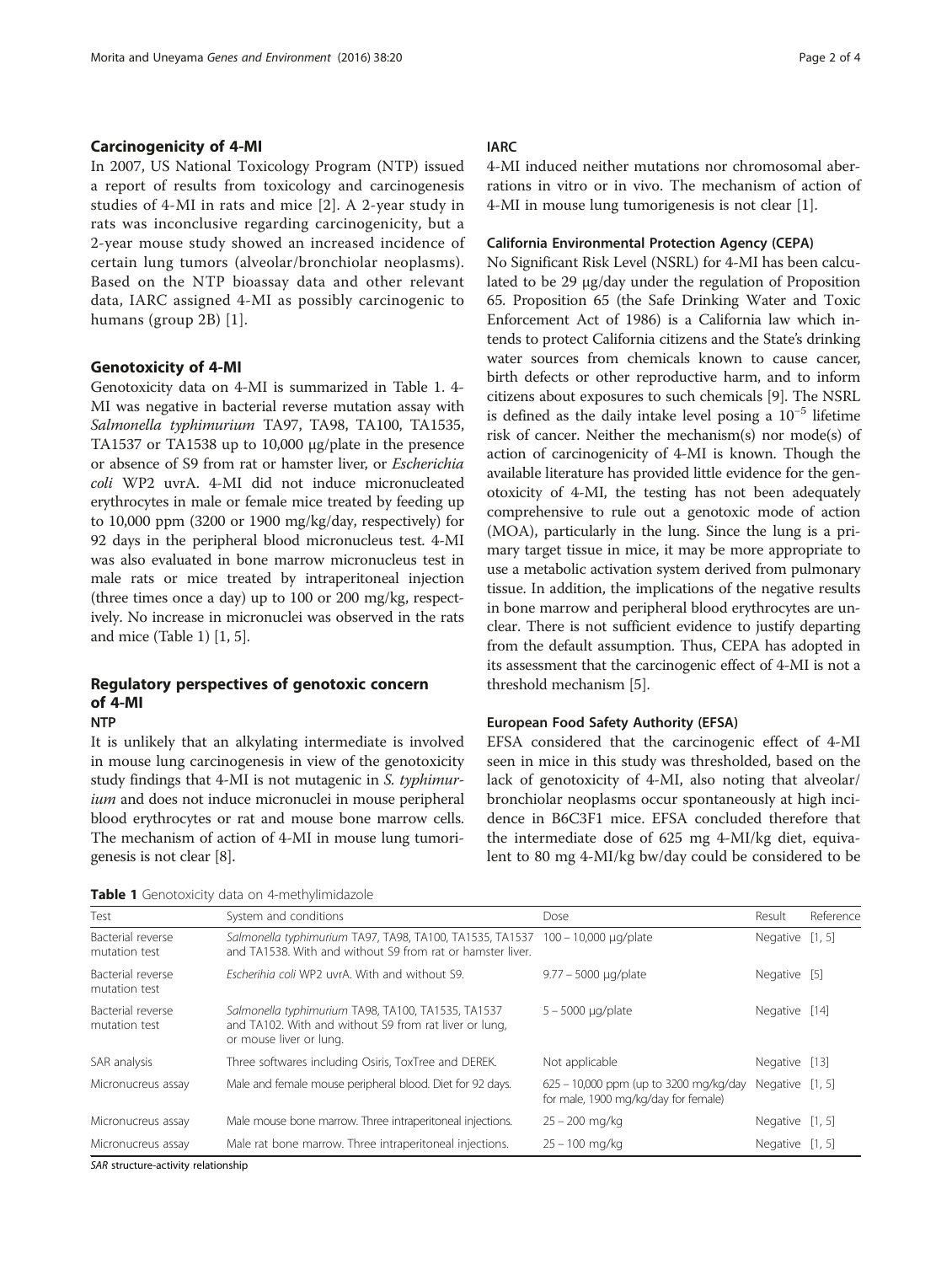<span id="page-2-0"></span>a non-observed adverse effect level (NOAEL) in this study [[10\]](#page-3-0).

#### US Food and Drug Administration (FDA)

NTP carcinogenicity studies were conducted in rodents at levels of 4-MI that far exceed current estimates of human exposure to 4-MI from the consumption of class III and class IV caramel coloring in food products such as colas. In 2012, EFSA re-evaluated the consumer exposure to 4-MI from the use of caramel colors, and reaffirmed its 2011 conclusion [[11\]](#page-3-0). EFSA also noted that 4-MI does not appear to cause DNA mutations (genotoxicity) and that the type of tumors observed in the mice from the NTP study can occur spontaneously in these animals. For these reasons, EFSA concluded that they had no concerns about Europeans being exposed to 4-MI from the use of caramel coloring in food [\[2](#page-3-0), [10](#page-3-0)].

#### German Federal Institute for Risk Assessment (BfR)

BfR checked the data on 4-MI and the opinion of EFSA. EFSA stated in its opinion that the carcinogenic effect of 4-MI in mice a threshold value can be accepted since it with 4-MI no genotoxic effects were observed. EFSA also pointed out that with 4-MI tumors observed in mice a comparatively high spontaneous rate. BfR agreed with EFSA's opinion that the maximum quantities for 4-MI in caramel class III or IV according to the current state of science are completely harmless [[12](#page-3-0)].

## Different regulatory perspectives and new genotoxicity data on 4-MI

The issue underlying regulatory perspectives of health concern of 4-MI is evaluation of genotoxic MOA in the mouse carcinogenicity of 4-MI. Though the mechanism of action of 4-MI in mouse lung tumorigenesis is not

clear, regulatory bodies except for CEPA considered the carcinogenicity is not genotoxic MOA based on the existing data [[3, 10, 11\]](#page-3-0). On the other hand, CEPA could not rule out possible genotoxic MOA in the target organ (i.e., lung); therefore, CEPA employed non-threshold mechanism on 4-MI carcinogenicity as default assumption [[5\]](#page-3-0). Recently, new genotoxicity data on 4-MI has been published (Table [1](#page-1-0)) [\[13](#page-3-0), [14](#page-3-0)]. Analysis with three structure-activity relationship software including Osiris, ToxTree and DEREK revealed that 4-MI is not genotoxic and carcinogenic [\[13](#page-3-0)]. In addition, 4-MI did not increase revertant colonies at doses tested up to 5000 μg/plate in Salmonella typhimurium strains TA98, TA100, TA1535, TA1537 and TA102 both in the absence and presence of exogenous metabolism, regardless of whether metabolic activity was provided by S9 from induced rat liver or lung or mouse liver or lung [\[14](#page-3-0)]. These new data and other existing genotoxicity data indicate that 4-MI is a non-genotoxic substance and the mechanism of induction of lung tumors in mice treated by 4-MI is highly unlikely due to genotoxicity. Therefore, application of the threshold mechanism to the 4-MI carcinogenicity is reasonable.

# Risk evaluation of 4-MI in caramel colors, foods or beverages

As 4-MI is not genotoxic, estimated tolerable daily intake will be calculated 0.8 mg/kg/day (48 mg in terms of 60 kg body weight per person), based on the NOAEL of 80 mg/kg/day evaluated by EFSA (safety factor 100) [\[10](#page-3-0)]. When 500 mL of a certain type of soft drink which contains 0.7 mg 4-MI/kg will be drunken, a maximum intake of 4-MI will be 0.35 mg/person (Fig. 1b); this exposure level does not cause any risk of 4-MI contained in beverages which use caramel colors class III or IV.



Fig. 1 Concentration of 4-methylimidazole in caramel colors class III and IV (a), or in some beverages or foods (b). Each caramel color or beverage/food which contains maximum level of 4-MI was selected among several samples. Class III-1 to III-5 and IV-1 to IV-4 mean different samples among class III or IV caramel color products. Data were modified from IARC Monographs 101 [[1](#page-3-0)]. \*: Foods cooked in soya sauce